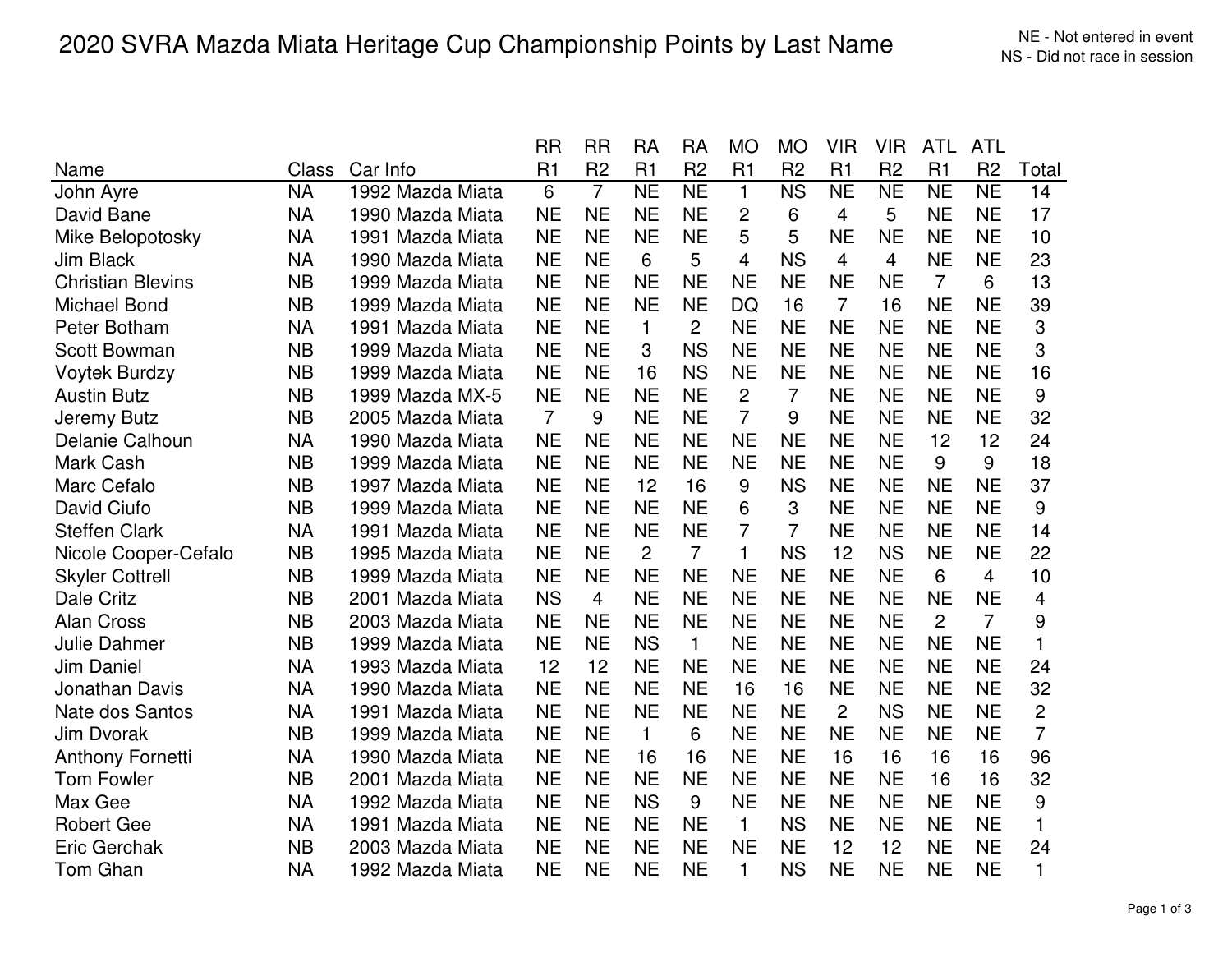|                               |              |                  | RR             | <b>RR</b>      | RA             | RA             | MO             | MО             | VIR            | <b>VIR</b>     | ATL       | ATL            |                         |
|-------------------------------|--------------|------------------|----------------|----------------|----------------|----------------|----------------|----------------|----------------|----------------|-----------|----------------|-------------------------|
| Name                          | <b>Class</b> | Car Info         | R1             | R <sub>2</sub> | R1             | R <sub>2</sub> | R <sub>1</sub> | R <sub>2</sub> | R1             | R <sub>2</sub> | R1        | R <sub>2</sub> | Total                   |
| <b>Chris Giesen</b>           | <b>NB</b>    | 1999 Mazda Miata | <b>NE</b>      | <b>NE</b>      | $\mathbf{1}$   | $\overline{7}$ | <b>NE</b>      | <b>NE</b>      | <b>NE</b>      | <b>NE</b>      | <b>NE</b> | <b>NE</b>      | 8                       |
| Kyle Greenhill                | <b>NB</b>    | 2004 Mazda Miata | <b>NE</b>      | <b>NE</b>      | 9              | 12             | <b>NE</b>      | <b>NE</b>      | <b>NE</b>      | <b>NE</b>      | <b>NE</b> | <b>NE</b>      | 21                      |
| <b>Steven Greenhill</b>       | <b>NB</b>    | 1999 Mazda Miata | <b>NE</b>      | <b>NE</b>      | 4              | 9              | <b>NE</b>      | <b>NE</b>      | <b>NE</b>      | <b>NE</b>      | <b>NE</b> | <b>NE</b>      | 13                      |
| <b>Charles Guest</b>          | <b>NB</b>    | 1999 Mazda Miata | <b>NE</b>      | <b>NE</b>      | <b>NE</b>      | <b>NE</b>      | <b>NE</b>      | <b>NE</b>      | 3              | <b>NS</b>      | <b>NE</b> | <b>NE</b>      | 3                       |
| John Guthrie                  | <b>NB</b>    | 2002 Mazda Miata | <b>NE</b>      | <b>NE</b>      | <b>NE</b>      | <b>NE</b>      | 16             | <b>NS</b>      | <b>NE</b>      | <b>NE</b>      | <b>NE</b> | <b>NE</b>      | 16                      |
| Mark Hansen                   | <b>NB</b>    | 2000 Mazda Miata | <b>NE</b>      | <b>NE</b>      | $\mathbf{1}$   | $\overline{2}$ | <b>NE</b>      | <b>NE</b>      | <b>NE</b>      | <b>NE</b>      | <b>NE</b> | <b>NE</b>      | 3                       |
| <b>Thomas Hart</b>            | <b>NB</b>    | 1999 Mazda Miata | 12             | $\overline{7}$ | <b>NE</b>      | <b>NE</b>      | <b>NE</b>      | <b>NE</b>      | <b>NE</b>      | <b>NE</b>      | <b>NE</b> | <b>NE</b>      | 19                      |
| Dave Hechler                  | <b>NB</b>    | 1999 Mazda Miata | <b>NE</b>      | <b>NE</b>      | <b>NE</b>      | <b>NE</b>      | 12             | 12             | <b>NE</b>      | <b>NE</b>      | <b>NE</b> | <b>NE</b>      | 24                      |
| <b>Martin Hosek</b>           | <b>NB</b>    | 1999 Mazda Miata | <b>NS</b>      | 5              | <b>NE</b>      | <b>NE</b>      | <b>NE</b>      | <b>NE</b>      | <b>NE</b>      | <b>NE</b>      | <b>NE</b> | <b>NE</b>      | 5                       |
| Gil Jackson                   | <b>NA</b>    | 1990 Mazda Miata | $\overline{7}$ | 9              | <b>NE</b>      | <b>NE</b>      | <b>NE</b>      | <b>NE</b>      | <b>NE</b>      | <b>NE</b>      | <b>NE</b> | <b>NE</b>      | 16                      |
| Jay Javetz                    | <b>NA</b>    | 1990 Mazda Miata | 16             | 16             | <b>NE</b>      | <b>NE</b>      | <b>NE</b>      | <b>NE</b>      | <b>NE</b>      | <b>NE</b>      | <b>NE</b> | <b>NE</b>      | 32                      |
| <b>Chris Kleinhuizen</b>      | <b>NA</b>    | 1993 Mazda Miata | <b>NE</b>      | <b>NE</b>      | $\overline{2}$ | 3              | <b>NE</b>      | <b>NE</b>      | <b>NE</b>      | <b>NE</b>      | <b>NE</b> | <b>NE</b>      | 5                       |
| <b>Callahan Kohls</b>         | <b>NB</b>    | 1996 Mazda Miata | <b>NE</b>      | <b>NE</b>      | 6              | <b>NS</b>      | <b>NE</b>      | <b>NE</b>      | <b>NE</b>      | <b>NE</b>      | <b>NE</b> | <b>NE</b>      | 6                       |
| <b>Scott Krzastek</b>         | <b>NA</b>    | 1992 Mazda Miata | <b>NE</b>      | <b>NE</b>      | <b>NE</b>      | <b>NE</b>      | <b>NE</b>      | <b>NE</b>      | 9              | 12             | <b>NE</b> | <b>NE</b>      | 21                      |
| <b>Steven Lanzer</b>          | <b>NB</b>    | 1999 Mazda Miata | <b>NE</b>      | <b>NE</b>      | $\mathbf{1}$   | $\mathbf{1}$   | <b>NE</b>      | <b>NE</b>      | <b>NE</b>      | <b>NE</b>      | <b>NE</b> | <b>NE</b>      | $\overline{2}$          |
| Michael Lo                    | <b>NB</b>    | 2000 Mazda Miata | <b>NE</b>      | <b>NE</b>      | <b>NE</b>      | <b>NE</b>      | 3              | 6              | <b>NE</b>      | <b>NE</b>      | <b>NE</b> | <b>NE</b>      | 9                       |
| <b>Bob MacDonald</b>          | <b>NB</b>    | 1999 Mazda Miata | <b>NE</b>      | <b>NE</b>      | $\mathbf{1}$   | 5              | 5              | 4              | <b>NE</b>      | <b>NE</b>      | <b>NE</b> | <b>NE</b>      | 15                      |
| <b>Charles-Dylan MacTutus</b> | <b>NB</b>    | 2002 Mazda Miata | 16             | 16             | <b>NE</b>      | <b>NE</b>      | <b>NE</b>      | <b>NE</b>      | <b>NE</b>      | <b>NE</b>      | <b>NE</b> | <b>NE</b>      | 32                      |
| <b>Allen Massey</b>           | <b>NA</b>    | 1991 Mazda Miata | <b>NE</b>      | <b>NE</b>      | <b>NE</b>      | <b>NE</b>      | <b>NE</b>      | <b>NE</b>      | $\overline{7}$ | 9              | <b>NE</b> | <b>NE</b>      | 16                      |
| <b>Dennis Mathias</b>         | <b>NA</b>    | 1991 Mazda Miata | <b>NE</b>      | <b>NE</b>      | <b>NE</b>      | <b>NE</b>      | <b>NE</b>      | <b>NE</b>      | 6              | $\overline{7}$ | <b>NE</b> | <b>NE</b>      | 13                      |
| <b>Bill Miller</b>            | <b>NB</b>    | 2003 Mazda Miata | <b>NE</b>      | <b>NE</b>      | <b>NE</b>      | <b>NE</b>      | <b>NE</b>      | <b>NE</b>      | <b>NE</b>      | <b>NE</b>      | 5         | 5              | 10                      |
| M. Yusuf Mohamed              | <b>NB</b>    | 1999 Mazda Miata | <b>NE</b>      | <b>NE</b>      | <b>NE</b>      | <b>NE</b>      | <b>NE</b>      | <b>NE</b>      | <b>NE</b>      | <b>NE</b>      | 3         | $\overline{2}$ | 5                       |
| <b>Brian Murdick</b>          | <b>NA</b>    | 1990 Mazda Miata | <b>NE</b>      | <b>NE</b>      | <b>NE</b>      | <b>NE</b>      | 12             | <b>NS</b>      | <b>NE</b>      | <b>NE</b>      | <b>NE</b> | <b>NE</b>      | 12                      |
| Sam Nogosek                   | <b>NA</b>    | 1990 Mazda Miata | <b>NE</b>      | <b>NE</b>      | 5              | $\overline{7}$ | <b>NE</b>      | <b>NE</b>      | <b>NE</b>      | <b>NE</b>      | <b>NE</b> | <b>NE</b>      | 12                      |
| <b>Thomas Paolino</b>         | <b>NB</b>    | 1999 Mazda Miata | <b>NE</b>      | <b>NE</b>      | <b>NE</b>      | <b>NE</b>      | 4              | <b>NS</b>      | <b>NE</b>      | <b>NE</b>      | <b>NE</b> | <b>NE</b>      | $\overline{\mathbf{4}}$ |
| <b>Thomas Podmore</b>         | <b>NA</b>    | 1992 Mazda Miata | <b>NE</b>      | <b>NE</b>      | 4              | <b>NS</b>      | 3              | 4              | <b>NE</b>      | <b>NE</b>      | <b>NE</b> | <b>NE</b>      | 11                      |
| James Pollaci                 | <b>NB</b>    | 1995 Mazda Miata | <b>NS</b>      | 3              | <b>NE</b>      | <b>NE</b>      | <b>NE</b>      | <b>NE</b>      | <b>NE</b>      | <b>NE</b>      | <b>NE</b> | <b>NE</b>      | 3                       |
| <b>Wendell Pope</b>           | <b>NB</b>    | 1999 Mazda Miata | 5              | <b>NS</b>      | <b>NE</b>      | <b>NE</b>      | <b>NE</b>      | <b>NE</b>      | <b>NE</b>      | <b>NE</b>      | <b>NE</b> | <b>NE</b>      | 5                       |
| Nathan Pring                  | <b>NB</b>    | 1999 Mazda Miata | <b>NE</b>      | <b>NE</b>      | <b>NE</b>      | <b>NE</b>      | <b>NE</b>      | <b>NE</b>      | 5              | 6              | <b>NE</b> | <b>NE</b>      | 11                      |
| <b>Bill Roland</b>            | <b>NA</b>    | 1991 Mazda Miata | <b>NE</b>      | <b>NE</b>      | <b>NE</b>      | <b>NE</b>      | <b>NE</b>      | <b>NE</b>      | 5              | 6              | <b>NE</b> | <b>NE</b>      | 11                      |
| <b>Robert Roland</b>          | <b>NB</b>    | 1999 Mazda Miata | <b>NE</b>      | <b>NE</b>      | <b>NE</b>      | <b>NE</b>      | <b>NE</b>      | <b>NE</b>      | 6              | $\overline{7}$ | <b>NE</b> | <b>NE</b>      | 13                      |